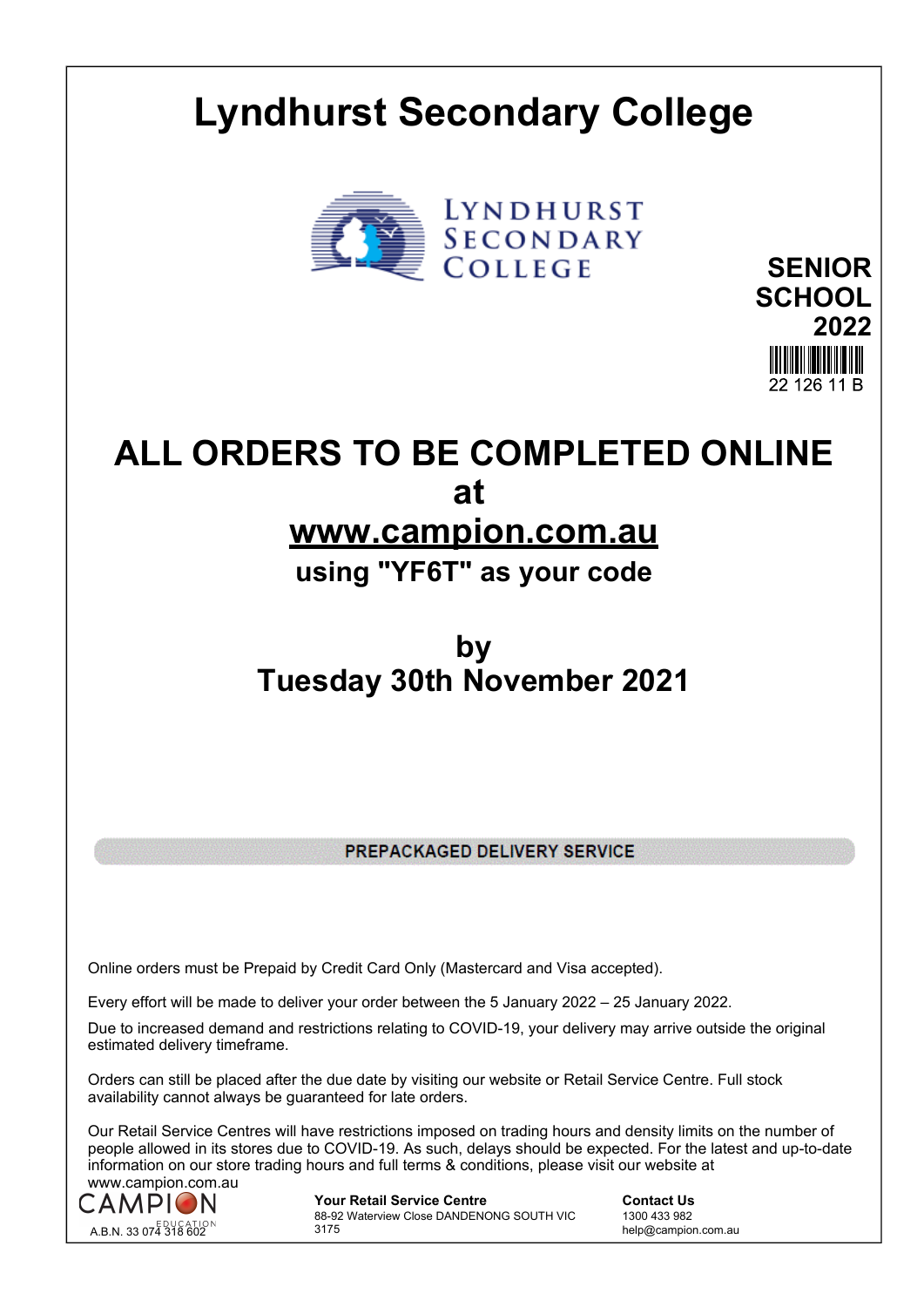| TICK THE BOX FOR THE ITEMS REQUIRED — |  |
|---------------------------------------|--|
|---------------------------------------|--|

Location

Price

| W | Location |
|---|----------|
|---|----------|

# **SENIOR SCHOOL YEAR 10 MATHEMATICS**

Description

| PLEASE SELECT ONE OPTION ONLY:<br>OPTION 1:                                                                                                                                               |                     | <b>Choose One</b> |                    |
|-------------------------------------------------------------------------------------------------------------------------------------------------------------------------------------------|---------------------|-------------------|--------------------|
| 1 x Cambridge VIC Essential Maths 10/10A (Print & \$72.95 14                                                                                                                              |                     |                   | P02585             |
| - OR –<br>OPTION 2 : FOR THOSE STUDENTS WITH SECONDHAND TEXTBOOK<br>If you have purchased the above textbook secondhand, then you are still required to<br>purchase the Reactivation code |                     |                   |                    |
| 1 x Digital Camb VIC Essential Maths 10 Reactivation \$19.95 15 ORDER ONLINE E20190                                                                                                       |                     |                   |                    |
| 1 x Calculator Casio Graphic CAS Class Pad FX-                                                                                                                                            | $$254.95$ 16 $\Box$ |                   | P55272             |
| (Retain for following year)                                                                                                                                                               |                     |                   | P55152             |
| <b>YEAR 10 MEDIA</b>                                                                                                                                                                      |                     |                   |                    |
|                                                                                                                                                                                           |                     |                   |                    |
| No Text Required                                                                                                                                                                          |                     |                   |                    |
| 1 x USB Pocket Flash Drive 32GB - NO RETURNS \$13.95                                                                                                                                      |                     | $18$ $\Box$       | P52086             |
| 1 x Display Book A4 20 Pocket Black Refillable \$2.00 20                                                                                                                                  |                     |                   | P55151<br>P55442   |
| <b>YEAR 10 PHYSICAL EDUCATION</b>                                                                                                                                                         |                     |                   |                    |
| <b>HEALTH &amp; PHYSICAL EDUCATION</b>                                                                                                                                                    |                     |                   |                    |
| No Text Required                                                                                                                                                                          |                     |                   |                    |
|                                                                                                                                                                                           |                     |                   | P55152             |
| <b>OUTDOOR EDUCATION</b>                                                                                                                                                                  |                     |                   |                    |
| No Text Required                                                                                                                                                                          |                     |                   |                    |
|                                                                                                                                                                                           |                     |                   | P <sub>55111</sub> |
|                                                                                                                                                                                           |                     | $23 \Box$         | P55152             |
| 1 x Loose Leaf Refills Reinforced A4 7mm Pkt 50  \$2.10 25                                                                                                                                |                     |                   | P55709<br>P56387   |
| YEAR 10 PRODUCT DESIGN TECHNOLOGY                                                                                                                                                         |                     |                   |                    |
| No Text Required                                                                                                                                                                          |                     |                   |                    |
|                                                                                                                                                                                           |                     |                   | P55152             |
| YEAR 10 SCIENCE - BIOLOGY & PSYCHOLOGY                                                                                                                                                    |                     |                   |                    |
| No Text Required                                                                                                                                                                          |                     |                   |                    |
|                                                                                                                                                                                           |                     |                   | P55152             |
| <b>YEAR 10 SCIENCE - CHEMISTRY &amp; PHYSICS</b>                                                                                                                                          |                     |                   |                    |
| No Text Required                                                                                                                                                                          |                     |                   |                    |
|                                                                                                                                                                                           |                     |                   | P55152             |
| <b>YEAR 10 STUDIO ART</b>                                                                                                                                                                 |                     |                   |                    |
| No Text Required                                                                                                                                                                          |                     |                   |                    |
| 1 x Sketch Book A3 Perf Board Cover 20 leaf/40 pages \$5.05 29                                                                                                                            |                     |                   | P56475             |
| <b>YEAR 10 SYSTEMS ENGINEERING</b>                                                                                                                                                        |                     |                   |                    |
| No Text Required                                                                                                                                                                          |                     |                   |                    |
|                                                                                                                                                                                           |                     | $30$ $\Box$       | P55152             |
| 1 x Display Book A4 20 Pocket Black Refillable \$2.00 31                                                                                                                                  |                     |                   | P55442             |

Description

Price

**Please note that there are digital products (eCode or cCode) on this Resource List. These items can only be ordered online, and cannot be refunded for change of mind. These products are single user licences and are only valid for 1 year (unless otherwise stated).**

**Students in Years 10, 11 & 12 may be enrolled in subjects offered in other year levels at senior school. Please check carefully that you have ordered textbooks and stationery relevant to your individual course of study.**

# **YEAR TEN**

# **YEAR 10 BUSINESS/LEGAL**

No Text Required

|                                                                                                                                                                                                                   |                          | <i>indian in innowing your</i>                                                                                    |
|-------------------------------------------------------------------------------------------------------------------------------------------------------------------------------------------------------------------|--------------------------|-------------------------------------------------------------------------------------------------------------------|
|                                                                                                                                                                                                                   | P55554                   |                                                                                                                   |
| YEAR 10 DIGITAL TECHNOLOGY                                                                                                                                                                                        |                          | <b>YEAR 10 MEDIA</b>                                                                                              |
| Students will require a digital device for this subject. Please refer to the College website for<br>details of the BYOD Program.                                                                                  |                          | No Text Required                                                                                                  |
| 1 x USB Pocket Flash Drive 32GB - NO RETURNS  \$13.95<br>$2\Box$<br>$3\Box$                                                                                                                                       | P52086<br>P55151         | 1 x USB Pocket Flash Drive 32GB - NO RETURNS \$13.95 1<br>1 x Display Book A4 20 Pocket Black Refillable \$2.00 2 |
| <b>YEAR 10 ENGLISH</b>                                                                                                                                                                                            |                          | <b>YEAR 10 PHYSICAL EDUCATION</b>                                                                                 |
| 1 x Oxford Australian School Dictionary (7E) [Mark \$19.95<br>$4\Box$                                                                                                                                             | P30035                   | <b>HEALTH &amp; PHYSICAL EDUCATION</b>                                                                            |
| (Retain from previous year)<br>New Edition for 2022                                                                                                                                                               |                          | No Text Required                                                                                                  |
| 1 x Simple Gift (Uni Qld Press edn) [Steven Herrick] \$19.95 5                                                                                                                                                    | P03008                   |                                                                                                                   |
| YEAR 10 EAL - ENGLISH AS AN ADDITIONAL                                                                                                                                                                            | <b>OUTDOOR EDUCATION</b> |                                                                                                                   |
| <b>LANGUAGE</b>                                                                                                                                                                                                   |                          |                                                                                                                   |
| $6\Box$                                                                                                                                                                                                           | P30741                   | No Text Required                                                                                                  |
| Students will require a paperback bilingual dictionary                                                                                                                                                            |                          |                                                                                                                   |
| $7\Box$                                                                                                                                                                                                           | P55551                   |                                                                                                                   |
| <b>YEAR 10 FOOD STUDIES</b>                                                                                                                                                                                       |                          | 1 x Loose Leaf Refills Reinforced A4 7mm Pkt 50  \$2.10 2                                                         |
|                                                                                                                                                                                                                   |                          | <b>YEAR 10 PRODUCT DESIGN TECHNOL</b>                                                                             |
| No Text Required                                                                                                                                                                                                  |                          |                                                                                                                   |
| $8\Box$                                                                                                                                                                                                           | P55152                   | No Text Required                                                                                                  |
| 1 x Display Book A4 20 Pocket Black Refillable \$2.00<br>$9\Box$                                                                                                                                                  | P55442                   |                                                                                                                   |
| 1 x Decor Tellfresh 1.8 Litre Lunch Box Clear \$9.95<br>$10$ $\Box$                                                                                                                                               | P55788                   | <b>YEAR 10 SCIENCE - BIOLOGY &amp; PSYCI</b>                                                                      |
|                                                                                                                                                                                                                   | P56752                   |                                                                                                                   |
| YEAR 10 FOUNDATION VCAL LITERACY/NUMERACY                                                                                                                                                                         |                          | No Text Required                                                                                                  |
| Please note there is a compulsory \$200 activity fee to access the Yr 10 VCAL course. This is                                                                                                                     |                          |                                                                                                                   |
| to be paid directly to the school (CSEF can be used).<br>Students will require a digital device to undertake the Foundation VCAL program. Please<br>refer to the college website for details of the BYOD program. |                          | <b>YEAR 10 SCIENCE - CHEMISTRY &amp; PHY</b>                                                                      |
|                                                                                                                                                                                                                   | P55551                   | No Text Required                                                                                                  |

# **YEAR 10 HISTORY**

#### No Text Required

2 x Binder Book A4 8mm 96 Page ................................. \$2.90 13 P55152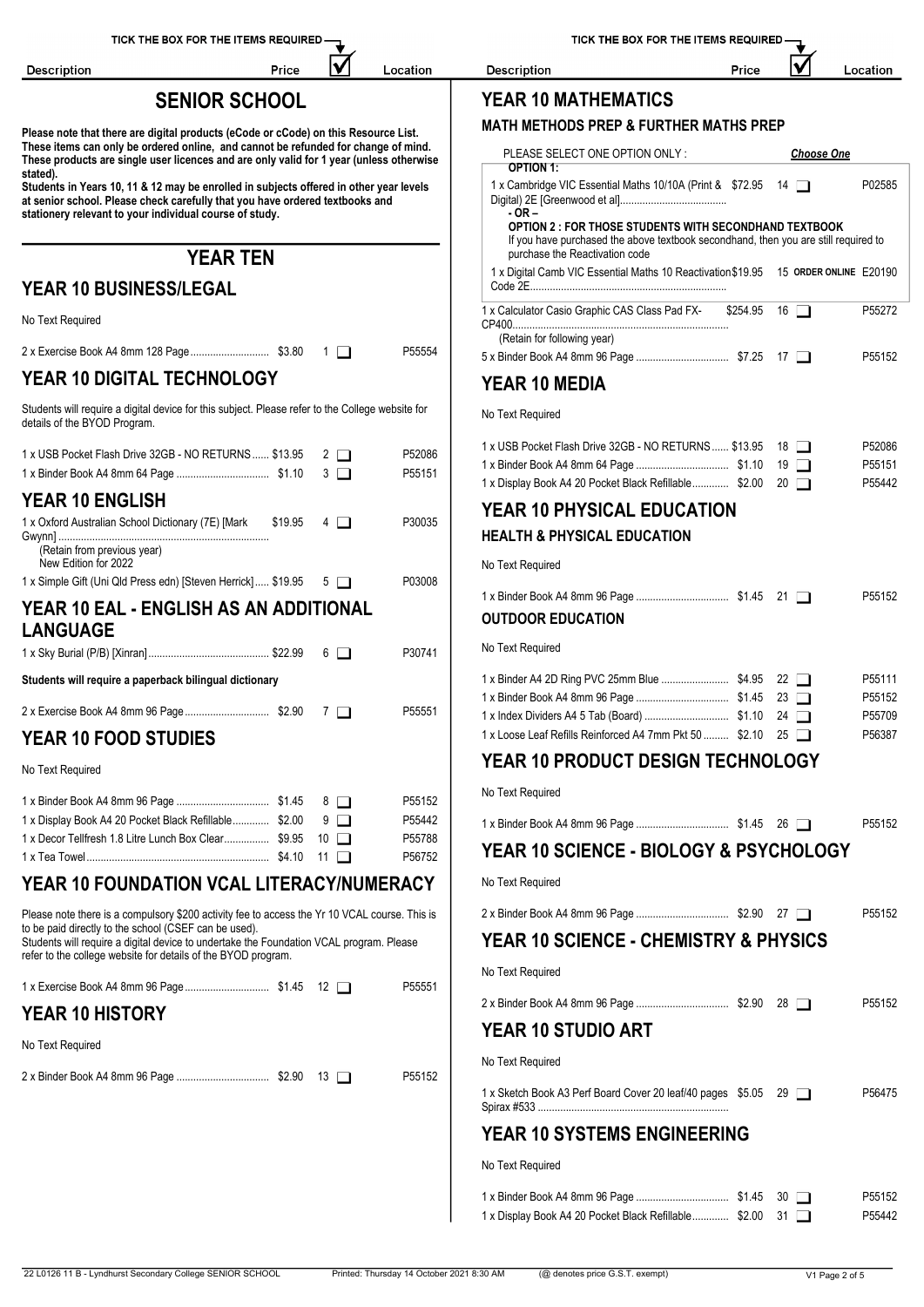IV

Location

Price

**YEAR 10 GENERAL STATIONERY**

| <b>UNITS 3 &amp; 4</b><br>P52086<br>1 x USB Pocket Flash Drive 32GB - NO RETURNS  \$13.95 32                                                                                           |  |
|----------------------------------------------------------------------------------------------------------------------------------------------------------------------------------------|--|
|                                                                                                                                                                                        |  |
| 1 x Like a House on Fire [Cate Kennedy] \$29.99 57<br>P00024<br>P55340<br>(May be retained from last year)                                                                             |  |
| 1 x Eraser Plastic Duo-Plast Ink/Pencil 526-BT30  \$1.80 34<br>P55521<br>1 x Charlie's Country (DVD)(No Returns) [Rolf de Heer \$14.95 58<br>P15511                                    |  |
| P55652                                                                                                                                                                                 |  |
| P56390<br>1 x Loose Leaf Refills Reinforced A4 7mm Pkt 500  \$16.95 36<br>1 x Hate Race, The (P/B) [Maxine Beneba Clarke] \$22.99 59<br>P15500                                         |  |
| P56094<br>2 x Pen Ballpoint Cap Type Black Medium  \$0.70 37<br>P12682                                                                                                                 |  |
| P56095<br>2 x Pen Ballpoint Cap Type Blue Medium \$0.70 38                                                                                                                             |  |
| <b>VCE EAL - ENGLISH AS AN ADDITIONAL LANGUAGE</b><br>P56096<br>2 x Pen Ballpoint Cap Type Red Medium \$0.70 39                                                                        |  |
| ALL STUDENTS UNITS 1 - 4 REQUIRE:<br>P56163                                                                                                                                            |  |
| P56172                                                                                                                                                                                 |  |
| Students will need to purchase a paperback bilingual dictionary<br>P56186                                                                                                              |  |
| 1 x Pencil Case Tartan Jumbo 340mm x 170mm \$3.15 43<br>P56215<br>P50859                                                                                                               |  |
| P56257<br>1 x Pencils Coloured Colourush Pack of 24's \$9.55 44<br>P55551                                                                                                              |  |
| P56414<br><b>UNITS 1 &amp; 2</b>                                                                                                                                                       |  |
| P56243<br>1 x Sharpener Pencil Metal Double Hole (HQ) \$1.10 46<br>$\mathfrak{g}$ on $\mathfrak{g}$ on $\mathfrak{g}$<br><b>DO0440</b><br>1 u Night (Dennuin Meders Clossic) Balissell |  |

# **VCE UNITS 1 - 4**

## **VCE BIOLOGY**

#### **UNITS 1 & 2**

**Description** 

COMPULSORY RESOURCE - EDROLO. PAYMENT MUST BE MADE ONLINE VIA YOUR EDROLO ACCOUNT AT EDROLO.COM.AU - YOUR SCHOOL WILL PROVIDE INSTRUCTIONS FOR THIS SEPARATELY

#### **UNITS 3 & 4**

COMPULSORY RESOURCE - EDROLO. PAYMENT MUST BE MADE ONLINE VIA YOUR EDROLO ACCOUNT AT EDROLO.COM.AU - YOUR SCHOOL WILL PROVIDE INSTRUCTIONS FOR THIS SEPARATELY

# **VCE BUSINESS MANAGEMENT**

#### **ALL STUDENTS UNITS 1 - 4 REQUIRE:**

|                                                            |         |             | P55554             | 1 x Binder Book A4 8mm 96 Pa                          |
|------------------------------------------------------------|---------|-------------|--------------------|-------------------------------------------------------|
| <b>UNITS 1 &amp; 2</b>                                     |         |             |                    | 1 x Exercise Book A4 96 Page                          |
| 1 x Key Concepts VCE Bus Man 1&2 Print/LearnON/ \$80.00 48 |         |             | P05693             | <b>UNITS 3 &amp; 4</b>                                |
| <b>UNITS 3 &amp; 4</b>                                     |         |             |                    | <b>COMPULSORY RESOURCE -</b><br>EDROLO ACCOUNT AT EDR |
| 1 x Key Concepts VCE Bus Man 3&4 Print/LearnON/            | \$80.00 | $49$ $\Box$ | P <sub>12133</sub> | <b>INSTRUCTIONS FOR THIS S</b>                        |

## **VCE CHEMISTRY**

#### **UNITS 1 & 2**

COMPULSORY RESOURCE - EDROLO. PAYMENT MUST BE MADE ONLINE VIA YOUR EDROLO ACCOUNT AT EDROLO.COM.AU - YOUR SCHOOL WILL PROVIDE INSTRUCTIONS FOR THIS SEPARATELY

#### **UNITS 3 & 4**

COMPULSORY RESOURCE - EDROLO. PAYMENT MUST BE MADE ONLINE VIA YOUR EDROLO ACCOUNT AT EDROLO.COM.AU - YOUR SCHOOL WILL PROVIDE INSTRUCTIONS FOR THIS SEPARATELY

## **VCE ENGLISH**

#### **ALL STUDENTS UNITS 1 - 4 REQUIRE:**

| 1 x Oxford Australian School Dictionary (7E) [Mark                | $$19.95$ 50 $\Box$ | P30035                                    | <b>VCE MATHS</b>                                       |      |                |
|-------------------------------------------------------------------|--------------------|-------------------------------------------|--------------------------------------------------------|------|----------------|
| (Retain from previous year)<br>New Edition for 2022               |                    |                                           | ALL STUDENTS UNITS 1 - 4 REQUIRE:                      |      |                |
|                                                                   |                    | P55111                                    | 1 x Graph Pad A4 2mm 25/40 Leaf 7 Hole Punched  \$2.40 | 76 □ |                |
|                                                                   |                    | P56328                                    |                                                        |      |                |
| $3 \times$ Loose Leaf Refills Reinforced A4 7mm Pkt 50  \$6.30 53 |                    | P56387                                    |                                                        |      |                |
| <b>UNITS 1 &amp; 2</b>                                            |                    |                                           |                                                        |      |                |
| 1 x Like a House on Fire [Cate Kennedy]\$29.99 54 □               |                    | P00024                                    |                                                        |      |                |
| 1 x Night (Penguin Modern Classic) [Wiesel]  \$22.99 55           |                    | P02118                                    |                                                        |      |                |
| 22 L0126 11 B - Lyndhurst Secondary College SENIOR SCHOOL         |                    | Printed: Thursday 14 October 2021 8:30 AM | (@ denotes price G.S.T. exempt)                        |      | V1 Page 3 of 5 |

TICK THE BOX FOR THE ITEMS REQUIRED

| Price<br><b>Description</b>                                                            |                | Location           |
|----------------------------------------------------------------------------------------|----------------|--------------------|
| 1 x Twelve Angry Men (Samuel French Edn) [Rose]  \$24.95 56                            |                | P03129             |
| <b>UNITS 3 &amp; 4</b>                                                                 |                |                    |
| 1 x Like a House on Fire [Cate Kennedy] \$29.99 57<br>(May be retained from last year) |                | P00024             |
| 1 x Charlie's Country (DVD)(No Returns) [Rolf de Heer \$14.95 58                       |                | P <sub>15511</sub> |
| 1 x Hate Race, The (P/B) [Maxine Beneba Clarke] \$22.99                                | $59 \mid \mid$ | P15500             |
|                                                                                        | 60 I I         | P12682             |

|                                                                                | 61          | P50859             |
|--------------------------------------------------------------------------------|-------------|--------------------|
|                                                                                | 62          | P55551             |
| <b>UNITS 1 &amp; 2</b>                                                         |             |                    |
| 1 x Night (Penguin Modern Classic) [Wiesel] \$22.99                            | 63          | P02118             |
| 1 x Like a House on Fire [Cate Kennedy] \$29.99<br>(Retain for following year) | 64          | P00024             |
| <b>UNITS 3 &amp; 4</b>                                                         |             |                    |
| 1 x Like a House on Fire [Cate Kennedy] \$29.99<br>(Retain from previous year) | $65$ $\Box$ | P00024             |
| 1 x Hate Race, The (P/B) [Maxine Beneba Clarke] \$22.99                        | $66$ $\Box$ | P <sub>15500</sub> |
| 1 x Charlie's Country (DVD)(No Returns) [Rolf de Heer \$14.95                  | 67          | P <sub>15511</sub> |

# **VCE HEALTH & HUMAN DEVELOPMENT**

#### **UNITS 1 & 2**

COMPULSORY RESOURCE - EDROLO. PAYMENT MUST BE MADE ONLINE VIA YOUR EDROLO ACCOUNT AT EDROLO.COM.AU - YOUR SCHOOL WILL PROVIDE INSTRUCTIONS FOR THIS SEPARATELY

| 1 x Nelson VCE Health & Human Development 1&2 | $$69.95$ 68 $\Box$ | P00676             |
|-----------------------------------------------|--------------------|--------------------|
|                                               |                    | P <sub>55152</sub> |
|                                               |                    | P55551             |

#### **UNITS 3 & 4**

COMPULSORY RESOURCE - EDROLO. PAYMENT MUST BE MADE ONLINE VIA YOUR EDROLO ACCOUNT AT EDROLO.COM.AU - YOUR SCHOOL WILL PROVIDE INSTRUCTIONS FOR THIS SEPARATELY

| 1 x Nelson VCE Health & Human Development 3&4 | $$69.95$ 71 1 | P00690 |
|-----------------------------------------------|---------------|--------|
|                                               |               | P55551 |

# **VCE LEGAL STUDIES**

#### **UNITS 1 & 2**

COMPULSORY RESOURCE - EDROLO. PAYMENT MUST BE MADE ONLINE VIA YOUR EDROLO ACCOUNT AT EDROLO.COM.AU - YOUR SCHOOL WILL PROVIDE INSTRUCTIONS FOR THIS SEPARATELY

| 1 x Oxford VCE Legal Studies:Access & Justice 1&2  \$74.95  73 |  | P17739 |
|----------------------------------------------------------------|--|--------|
| (Print&Dig)14E.                                                |  |        |

### **UNITS 3 & 4**

| 1 x Oxford VCE Legal Stud: Justice & Outcomes 3&4 \$74.95 | 74 I | P10787 |
|-----------------------------------------------------------|------|--------|
| (Print&Dig)15E                                            |      |        |

### **VCE MATHS**

#### **ALL STUDENTS UNITS 1 - 4 REQUIRE:**

|                                                           |  | P55152 |
|-----------------------------------------------------------|--|--------|
| 1 x Graph Pad A4 2mm 25/40 Leaf 7 Hole Punched $$2.40$ 76 |  | P55670 |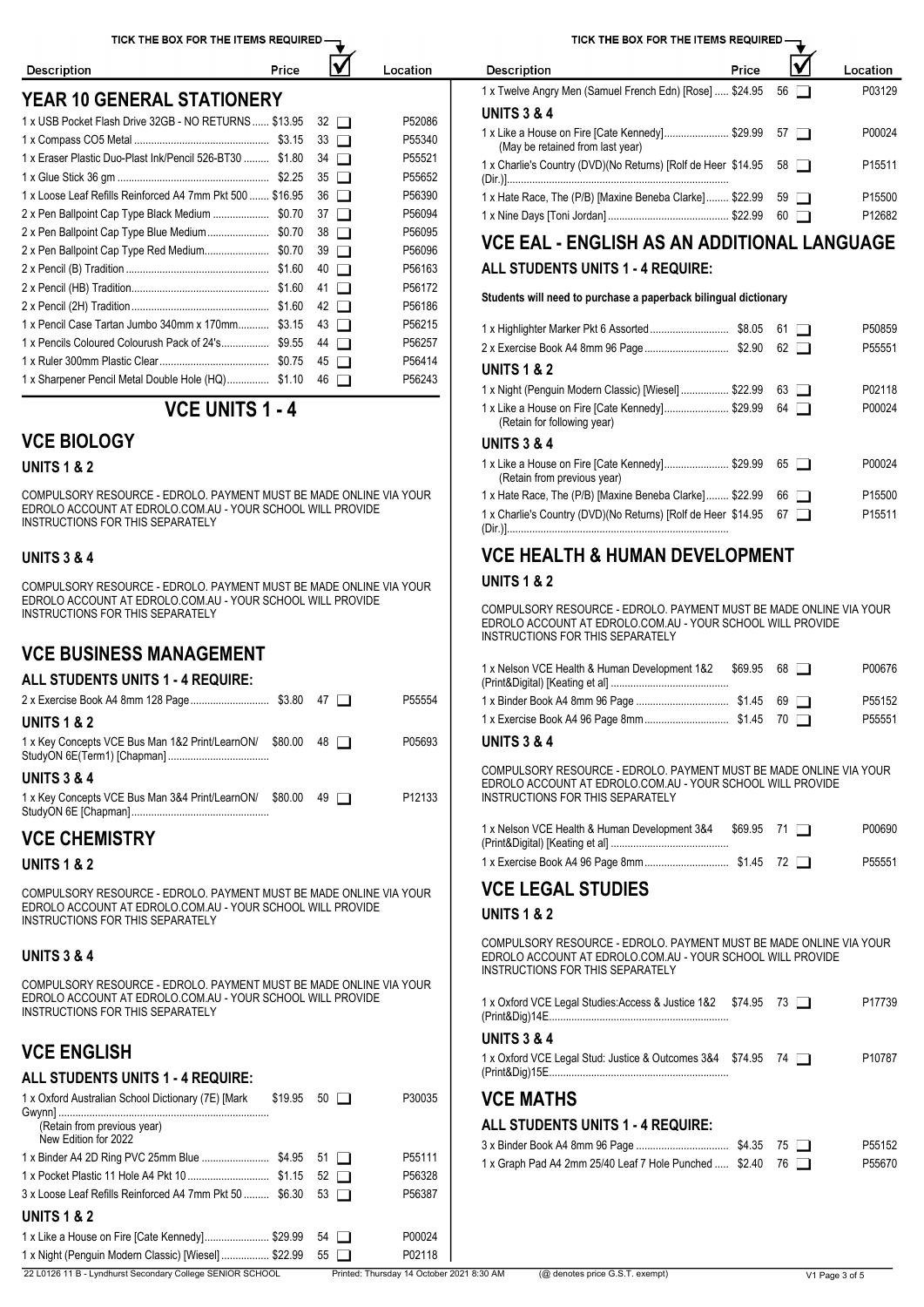| TICK THE BOX FOR THE ITEMS REQUIRED.                                                                                         |          |                                     |                                | <b>TICK THE</b>                                                  |
|------------------------------------------------------------------------------------------------------------------------------|----------|-------------------------------------|--------------------------------|------------------------------------------------------------------|
| <b>Description</b>                                                                                                           | Price    |                                     | Location                       | <b>Description</b>                                               |
| <b>GENERAL MATHS TERTIARY (FURTHER) UNITS 1 &amp; 2</b><br>PLEASE SELECT ONE OPTION ONLY:                                    |          |                                     |                                | 1 x Calculator Casio Graphic C<br>(Retain from previous year     |
| <b>OPTION 1 : PRINT AND DIGITAL TEXTBOOK</b><br>1 x Cambridge VCE Senior General Maths 1&2 (Print \$89.95 77                 |          | <b>Choose One</b><br>$\blacksquare$ | P04057                         | <b>VCE MEDIA</b>                                                 |
| $-OR -$<br><b>OPTION 2: FOR THOSE STUDENTS WITH SECONDHAND TEXTBOOK</b>                                                      |          |                                     |                                | No Text Required                                                 |
| If you have purchased the above textbook secondhand, then you are still required to<br>purchase the Reactivation Access Code |          |                                     |                                | 1 x USB Pocket Flash Drive 32                                    |
| 1 x Digital Camb VCE Snr General Maths 1&2                                                                                   |          |                                     | \$19.95 78 ORDER ONLINE E01680 | <b>VCE PHYSICAL E</b><br><b>ALL STUDENTS UNITS</b>               |
| 1 x Calculator Casio Graphic CAS Class Pad FX-                                                                               | \$254.95 | 79 I I                              | P55272                         | 1 x Binder A4 2D Ring PVC 25<br>2 x Binder Book A4 8mm 96 Pa     |
| (Retain from previous year)                                                                                                  |          |                                     |                                | 1 x Pocket Plastic 11 Hole A4<br>1 x Loose Leaf Refills Reinford |
| <b>MATHS METHODS UNITS 1 &amp; 2</b>                                                                                         |          |                                     |                                | <b>UNITS 1 &amp; 2</b>                                           |
| $\overline{1}$                                                                                                               |          |                                     |                                | 1 x Nelson VCE Physical Educ                                     |

COMPULSORY RESOURCE - EDROLO. PAYMENT MUST BE MADE ONLINE VIA YOUR EDROLO ACCOUNT AT EDROLO.COM.AU - YOUR SCHOOL WILL PROVIDE INSTRUCTIONS FOR THIS SEPARATELY

| PLEASE SELECT ONE OPTION ONLY:                                                                                                                                       | <b>Choose One</b>                 | <b>UNITS 3 &amp; 4</b>                                                                                                                                               |  |  |  |  |  |  |
|----------------------------------------------------------------------------------------------------------------------------------------------------------------------|-----------------------------------|----------------------------------------------------------------------------------------------------------------------------------------------------------------------|--|--|--|--|--|--|
| <b>OPTION 1: PRINT AND DIGITAL TEXTBOOK</b>                                                                                                                          |                                   |                                                                                                                                                                      |  |  |  |  |  |  |
| 1 x Cambridge VCE Senior Math Methods 1&2 (Print \$89.95 80 □<br>P04042<br>$-OR-$<br><b>OPTION 2 : FOR THOSE STUDENTS WITH SECONDHAND TEXTBOOK</b>                   |                                   | COMPULSORY RESOURCE - EDROLO, PAYMENT MUST BE MADE ONLINE VIA YOUR<br>EDROLO ACCOUNT AT EDROLO.COM.AU - YOUR SCHOOL WILL PROVIDE<br>INSTRUCTIONS FOR THIS SEPARATELY |  |  |  |  |  |  |
| If you have purchased the above textbook secondhand, then you are still required to<br>purchase the Reactivation Access Code                                         |                                   | 1 x Nelson VCE Physical Education 3&4 (Print &<br>$$79.95$ $97$ $\Box$<br>P00076                                                                                     |  |  |  |  |  |  |
| 1 x Digital Camb VCE Snr Math Methods 1&2                                                                                                                            | \$19.95 81 ORDER ONLINE E01678    | 1 x Nelson VCE PE Peak Performance 3&4 Workbook \$29.95 98<br>P00075                                                                                                 |  |  |  |  |  |  |
| 1 x Calculator Casio Graphic CAS Class Pad FX-                                                                                                                       | P55272<br>$82$ $\Box$<br>\$254.95 |                                                                                                                                                                      |  |  |  |  |  |  |
| (Retain from previous year)                                                                                                                                          |                                   | <b>VCE PHYSICS</b>                                                                                                                                                   |  |  |  |  |  |  |
| <b>FURTHER MATHS UNITS 3 &amp; 4</b>                                                                                                                                 |                                   | <b>UNITS 1 &amp; 2</b>                                                                                                                                               |  |  |  |  |  |  |
| COMPULSORY RESOURCE - EDROLO. PAYMENT MUST BE MADE ONLINE VIA YOUR<br>EDROLO ACCOUNT AT EDROLO.COM.AU - YOUR SCHOOL WILL PROVIDE<br>INSTRUCTIONS FOR THIS SEPARATELY |                                   | COMPULSORY RESOURCE - EDROLO, PAYMENT MUST BE MADE ONLINE VIA YOUR<br>EDROLO ACCOUNT AT EDROLO COM AU - YOUR SCHOOL WILL PROVIDE<br>INSTRUCTIONS FOR THIS SEPARATELY |  |  |  |  |  |  |
| PLEASE SELECT ONE OPTION ONLY:                                                                                                                                       | <b>Choose One</b>                 | <b>UNITS 3 &amp; 4</b>                                                                                                                                               |  |  |  |  |  |  |

| OPTION 1 : PRINT AND DIGITAL TEXTBOOK<br>P10861<br>1 x Cambridge VCE Senior Further Maths 3&4 (Print \$89.95 83<br>- OR -                                                                     | COMPULSORY RESOURCE - EDROLO, PAYMENT MUST BE MADE ONLINE VIA YOUR<br>EDROLO ACCOUNT AT EDROLO.COM.AU - YOUR SCHOOL WILL PROVIDE<br>INSTRUCTIONS FOR THIS SEPARATELY |  |  |  |  |  |
|-----------------------------------------------------------------------------------------------------------------------------------------------------------------------------------------------|----------------------------------------------------------------------------------------------------------------------------------------------------------------------|--|--|--|--|--|
| <b>OPTION 2 : FOR THOSE STUDENTS WITH SECONDHAND TEXTBOOK</b><br>If you have purchased the above textbook secondhand, then you are still required to<br>purchase the Reactivation Access Code | <b>VCE PSYCHOLOGY</b>                                                                                                                                                |  |  |  |  |  |
| \$19.95 84 ORDER ONLINE E01686<br>1 x Digital Camb VCE Snr Further Maths 3&4                                                                                                                  | <b>UNITS 1 &amp; 2</b><br>1 v. Jacaranda VCE Psychology 182 Print/eRook 8E<br><b>P00512</b><br>tan ∩n aa m                                                           |  |  |  |  |  |

1 x Calculator Casio Graphic CAS Class Pad FX-CP400.............................................................................\$254.95 <sup>85</sup> P55272

(Retain from previous year)

### **MATHEMATICAL METHODS UNITS 3 & 4**

COMPULSORY RESOURCE - EDROLO. PAYMENT MUST BE MADE ONLINE VIA YOUR  $\quad$   $\blacksquare$   $\blacksquare$   $\blacksquare$   $\blacksquare$   $\blacksquare$   $\blacksquare$   $\blacksquare$   $\blacksquare$   $\blacksquare$   $\blacksquare$   $\blacksquare$   $\blacksquare$   $\blacksquare$   $\blacksquare$   $\blacksquare$   $\blacksquare$   $\blacksquare$   $\blacksquare$   $\blacksquare$   $\blacksquare$   $\blacksquare$   $\$ EDROLO ACCOUNT AT EDROLO.COM.AU - YOUR SCHOOL WILL PROVIDE INSTRUCTIONS FOR THIS SEPARATELY

| PLEASE SELECT ONE OPTION ONLY:<br>OPTION 1 : PRINT AND DIGITAL TEXTBOOK                                                                                                                                                                                            |         | <b>Choose One</b>              |        | (Large item delivered direc                                                                                                                        |
|--------------------------------------------------------------------------------------------------------------------------------------------------------------------------------------------------------------------------------------------------------------------|---------|--------------------------------|--------|----------------------------------------------------------------------------------------------------------------------------------------------------|
| 1 x Cambridge VCE Senior Math Methods 3&4 (Print \$89.95<br>$-OR-$<br><b>OPTION 2: FOR THOSE STUDENTS WITH SECONDHAND TEXTBOOK</b><br>If you have purchased the above textbook secondhand, then you are still required to<br>purchase the Reactivation Access Code |         | $86$ $\Box$                    | P04040 | 1 x Pencil (HB) Progresso<br>1 x Pencil (2B) Progresso<br>1 x Pencil (4B) Progresso<br>1 x Pencil (4B) Tradition<br>2 x Visual Art Diary A3 110gsn |
| 1 x Digital Camb VCE Snr Math Methods 3&4                                                                                                                                                                                                                          |         | \$19.95 87 ORDER ONLINE E01679 |        |                                                                                                                                                    |
| 1 x Checkpoints VCE Mathematical Methods 3&4<br>New Edition for 2022                                                                                                                                                                                               | \$34.95 | $88$ $\Box$                    | P30313 |                                                                                                                                                    |

TICK THE BOX FOR THE ITEMS REQUIRED-

| Description                                              | Price    |             | Location |
|----------------------------------------------------------|----------|-------------|----------|
| 1 x Calculator Casio Graphic CAS Class Pad FX-<br>CP400. | \$254.95 | $89$ $\Box$ | P55272   |
| (Retain from previous year)                              |          |             |          |

∓

# **VCE MEDIA**

| 1 x USB Pocket Flash Drive 32GB - NO RETURNS  \$13.95                                                       |         | -90                  | P52086             |
|-------------------------------------------------------------------------------------------------------------|---------|----------------------|--------------------|
| <b>VCE PHYSICAL EDUCATION</b>                                                                               |         |                      |                    |
| ALL STUDENTS UNITS 1 - 4 REQUIRE:                                                                           |         |                      |                    |
|                                                                                                             |         | 91 1                 | P <sub>55111</sub> |
|                                                                                                             |         | 92<br>$\blacksquare$ | P <sub>55152</sub> |
|                                                                                                             |         | 93<br>$\mathbf{L}$   | P56328             |
| 1 x Loose Leaf Refills Reinforced A4 7mm Pkt 50  \$2.10                                                     |         | 94                   | P56387             |
| <b>UNITS 1 &amp; 2</b>                                                                                      |         |                      |                    |
| 1 x Nelson VCE Physical Education 1&2 (Print &                                                              | \$79.95 | $95$ $\Box$          | P <sub>10901</sub> |
| 1 x Nelson VCE PE Peak Performance 1&2 Workbook \$29.95<br>(As this is a workbook it must be purchased NEW) |         | 96<br>$\blacksquare$ | P <sub>10906</sub> |
| <b>UNITS 3 &amp; 4</b>                                                                                      |         |                      |                    |

| 1 x Nelson VCE Physical Education 3&4 (Print &             | $$79.95$ 97 | P00076 |
|------------------------------------------------------------|-------------|--------|
| 1 x Nelson VCE PE Peak Performance 3&4 Workbook \$29.95 98 |             | P00075 |

# **VCE PHYSICS**

### **UNITS 1 & 2**

#### **UNITS 3 & 4**

COMPULSORY RESOURCE - EDROLO. PAYMENT MUST BE MADE ONLINE VIA YOUR EDROLO ACCOUNT AT EDROLO.COM.AU - YOUR SCHOOL WILL PROVIDE & Digital) [Peter Jones et al]....................................... \$89.95 <sup>83</sup> P10861 INSTRUCTIONS FOR THIS SEPARATELY

### **UNITS 1 & 2**

| 1 x Jacaranda VCE Psychology 1&2 Print/eBook 8E                                              | \$80.00             | 99 | P00512             |
|----------------------------------------------------------------------------------------------|---------------------|----|--------------------|
| <b>UNITS 3 &amp; 4</b>                                                                       |                     |    |                    |
| 1 x Jacaranda VCE Psychology 3&4 Print/eBookPLUS/ \$80.00 100                                |                     |    | P <sub>15735</sub> |
| <b>VCE STUDIO ARTS</b>                                                                       |                     |    |                    |
| ALL STUDENTS UNITS 1 - 4 REQUIRE:                                                            |                     |    |                    |
| 1 x Art Folio A2 Fluteboard (with Handle & Velcro<br>(Large item delivered direct to school) | $$18.95$ 101 $\Box$ |    | P55031             |
|                                                                                              |                     |    | P <sub>56171</sub> |
|                                                                                              |                     |    | P56181             |
|                                                                                              |                     |    | P56193             |
|                                                                                              |                     |    | P56194             |
| 2 x Visual Art Diary A3 110qsm 60 Sheet/120 Page  \$18.50 106                                |                     |    | P56677             |